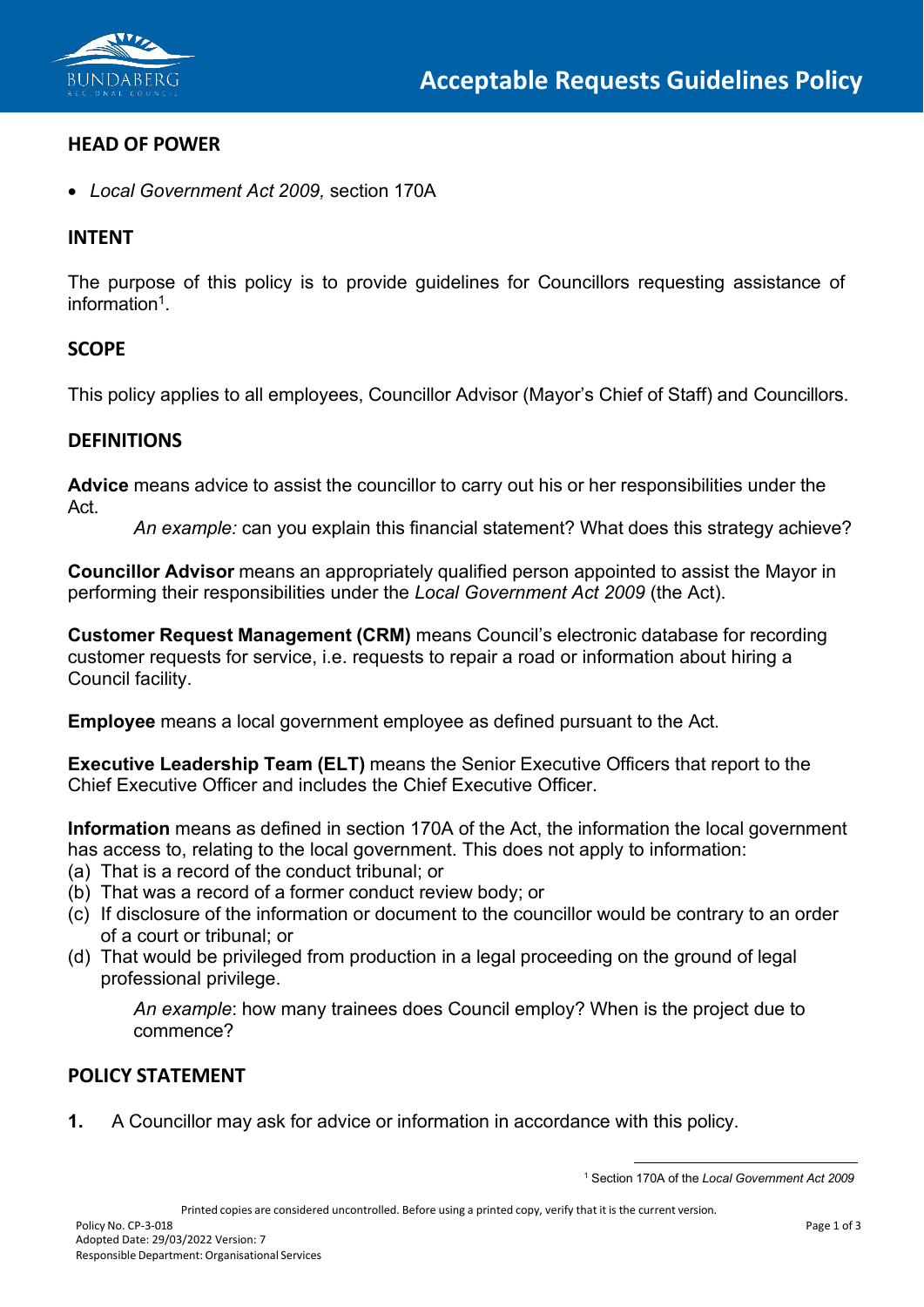



- **2.** A request is of no effect if the request does not comply with these guidelines.
- **3.** Clause 2 does not apply to:
	- (a) The Mayor; or
	- (b) The chairperson of a committee of Council if the request relates to the role of the chairperso[n2.](#page-1-0)
- **4.** The Mayor may give a direction to the Chief Executive Officer<sup>3</sup> however, this must not be given in the circumstances set out in section 170(2). No Councillor, including the Mayor, can give a direction to any other employee except in accordance with the guidelines made under section 170AA of the Act.
- **5.** The Chief Executive Officer must keep a record and make available to Council each direction given by the Mayo[r4.](#page-1-2)
- **6.** Requests for service should be directed through Council's CRM system for appropriate recording purposes and to be allocated to the responsible department for investigation and/or action. The department will liaise directly with the customer and provide any feedback if required. This policy does not apply to customer requests for service.
- **7.** All requests must be made in a respectful manner to the relevant person.
- **8.** A Councillor or Councillor Advisor may ask any employee to provide advice to assist them to carry out his or her responsibilities<sup>5</sup> under the Act<sup>6</sup>.
- **9.** A Councillor may ask the Chief Executive Officer to provide information, that Council has access to, relating to the local government<sup>7</sup>.
- **10.** If the advice or information requested under item (8) or (9) above relates to a document, the Chief Executive Officer must comply with the request:
	- (a) within 10 business days after receiving the request; or
	- (b) if the Chief Executive Officer reasonably believes it is not practicable to comply with the request within 10 business days, i.e. the request may impact adversely on current employee workload – within 20 business days after receiving the request<sup>8</sup>.

<span id="page-1-0"></span>If the Chief Executive forms the belief mentioned above in (10)(b), the Chief Executive Officer must give the Councillor notice about the belief and the reasons for the belief within 10 business days after receiving the request<sup>9</sup>.

- <sup>4</sup> Section 170(4) of the *Local Government Act 2009*
- <sup>5</sup> Section 12 of the *Local Government Act 2009*
- <sup>6</sup> Section 170A(1) of the *Local Government Act 2009*
- <sup>7</sup> Section 170A(2) of the *Local Government Act 2009*
- <sup>8</sup> Section 170A(9) of the *Local Government Act 2009* <sup>9</sup> Section 170A(10) of the *Local Government Act 2009*

<span id="page-1-7"></span><span id="page-1-6"></span><span id="page-1-5"></span><span id="page-1-4"></span><span id="page-1-3"></span><span id="page-1-2"></span><span id="page-1-1"></span>Printed copies are considered uncontrolled. Before using a printed copy, verify that it is the current version.

<sup>2</sup> Section 170A(6) of the *Local Government Act 2009*

<sup>3</sup> Section 170(1) of the *Local Government Act 2009*